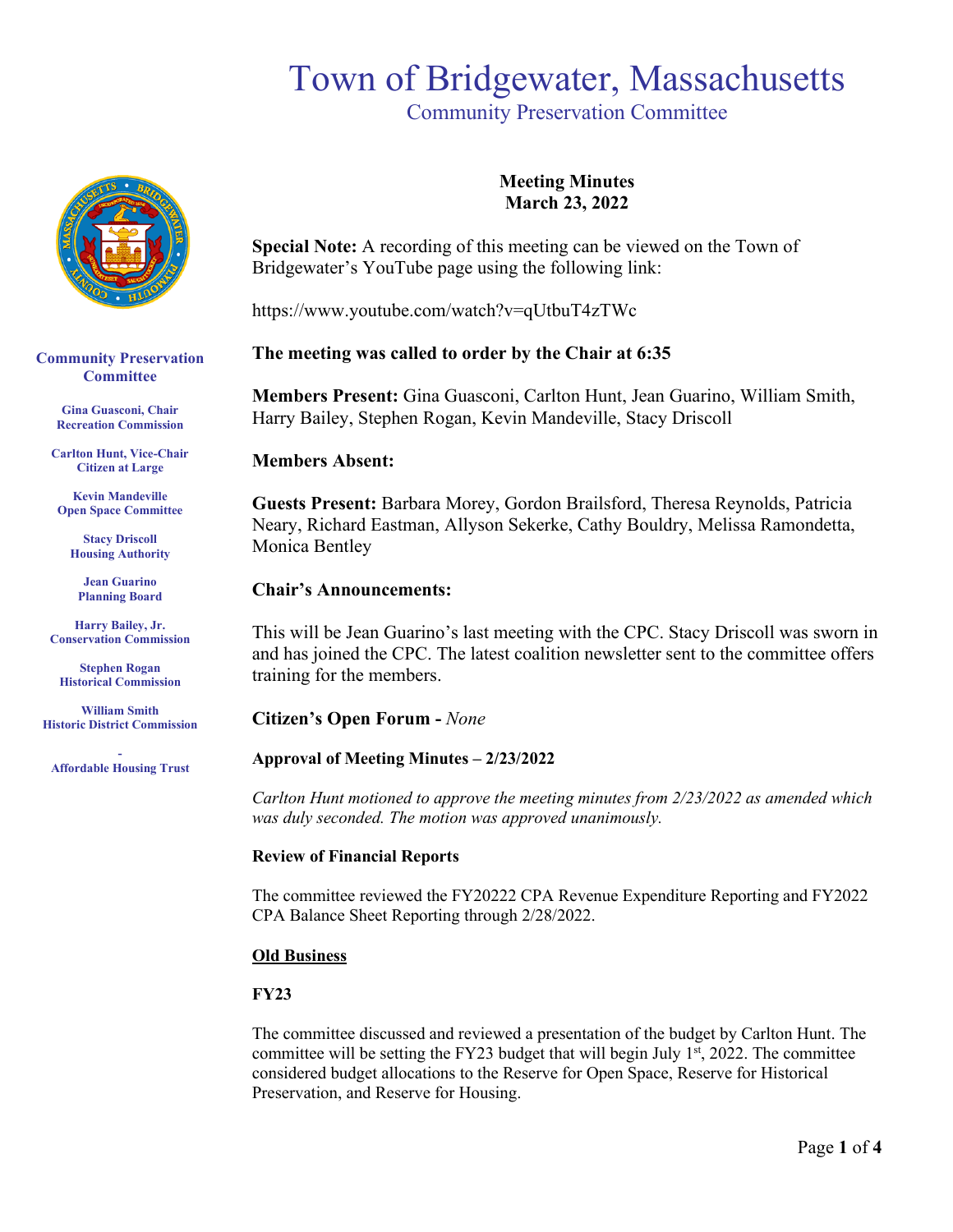### Town of Bridgewater, Massachusetts Community Preservation Committee

*Harry Bailey motioned to approve the FY23 Budget as presented, which was duly seconded. The motion was approved unanimously.*

### **Project Updates**

### **CSCC Deed Restriction and Grant Agreement**

Virginia Adams with P.A.L is waiting for an additional payment from the town in the amount of \$1183. This payment exceeds the original allocation of \$6,500 that was approved by the committee and a vote is needed to provide funding for what is due. The work on the steeple has been completed and the cost came to \$10,058.

*Carlton Hunt motioned to approve an increase of \$1,300.00 to the original \$6,500 payment to P.A.L. bringing the total amount allocated to \$7,800, which was duly seconded. The motion was approved unanimously.*

### **Memorial Building**

Progress continues with excavation and the restoration for the windows ongoing. The award letter needs to be signed by the town and the maintenance plan should be submitted by the Town Manager by the next meeting.

#### **Pickle Ball Courts**

Pictures of the completed courts were shared with the committee.

### **McElwain Building**

The building is on schedule and is about 40% completed and Carlton Hunt is working on possibly getting a tour or view of the interior of the building.

### **Mobile Station**

The Town Manager, Landscape Architect, and Chair of the BIA walked the grounds and discussed the integration of the two parcels. The appraisals have been completed but have not been reviewed by the committee.

### **Hanson's Farm**

A tentative timeframe has been received for the acquisition of the property. The Town Manager submitted a letter to Gina Guasconi with the appraisal for an estimated cost of \$15,000 which would need to be voted from the CPC administrative fund

*Carlton Hunt motioned to transfer \$15,000 from the CPC administrative fund for the Hanson's Farm appraisal, which was duly seconded. The motion was approved unanimously.*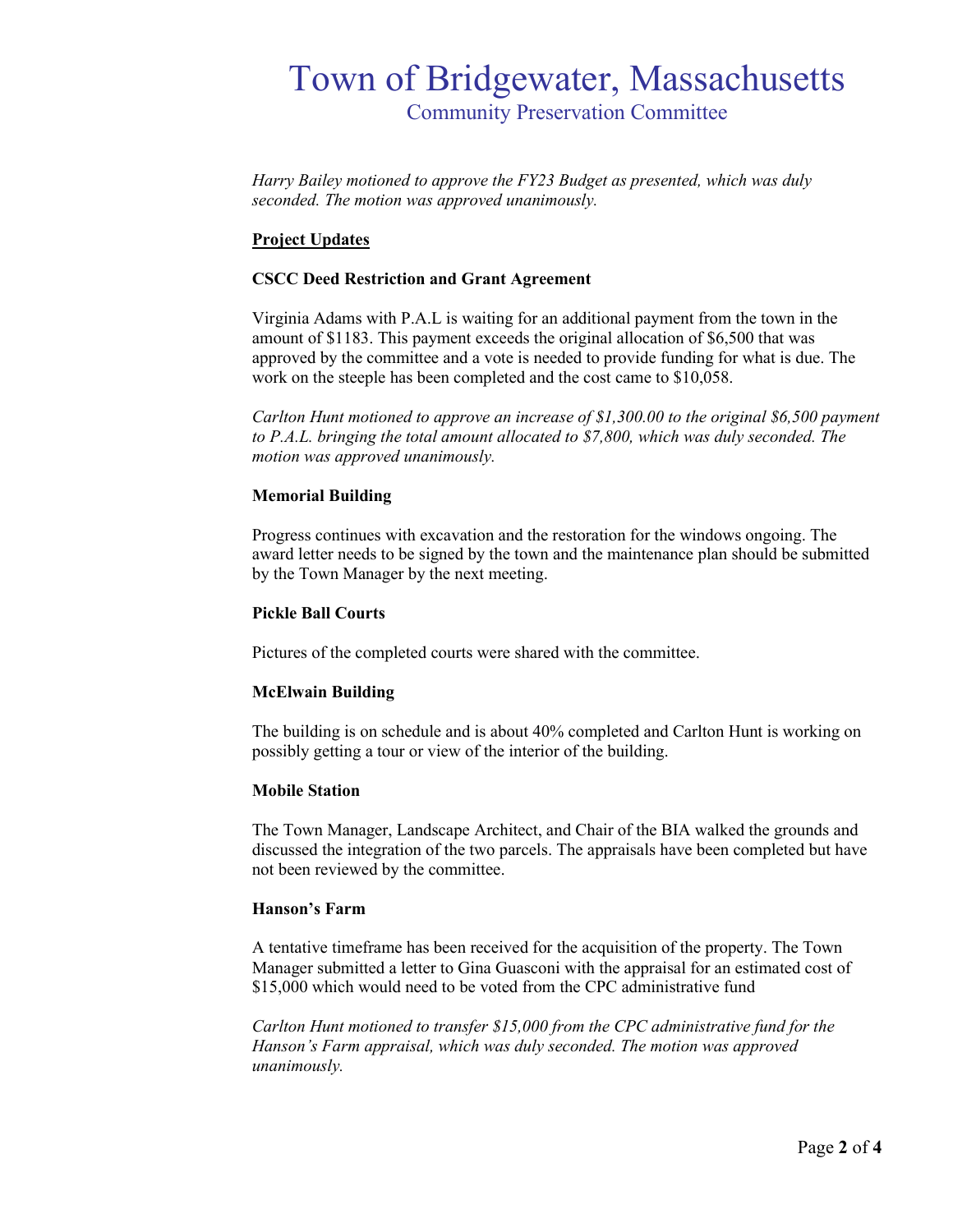### Town of Bridgewater, Massachusetts Community Preservation Committee

### **Library Archival Project**

The application has been received by the committee which will be reviewed by all, and a vote is expected by the next committee meeting. Allyson Sekerke answered questions from the committee and explained the use of equipment and items being asked for in the application. Digitization of books was discussed, and Carlton Hunt clarified that the cost could be covered by CPA funding if the digitization process is incidental, such as the restoration of a book.

### **Stiles and Hart Project**

The application looks to add new boat launch, parking lot, new trail heads, with an estimated project cost of 1.3mm. A grant has been applied for and can cover up to 50% of the cost. There may be additional money for funding through the Taunton River Stewardship project.

*Carlton Hunt motioned to approve the eligibility document as fundable with CPA under "Open Space," which was seconded. The motion was approved unanimously.* 

### **Public Hearing**

The committee is holding off on setting a date until the master plan is available.

### **Document Updates**

The application and eligibility forms are being worked on to be made fillable on the website.

### **Toole Property**

The new fire station being proposed will be built on the Toole Property and recreational trails are being planned with \$102,000 allocated for these trails. It may be possible to connect these trails with another conservation area.

### **Broad Street Purchase**

The eligibility form should be submitted by the Town Manager and the estimated cost for the two land purchases is estimated at \$300,000 and will be for accessibility and parking to the Stiles and Hart trails.

### **Trails near Correction Facility**

Funding is not expected to be requested from the CPC for the project.